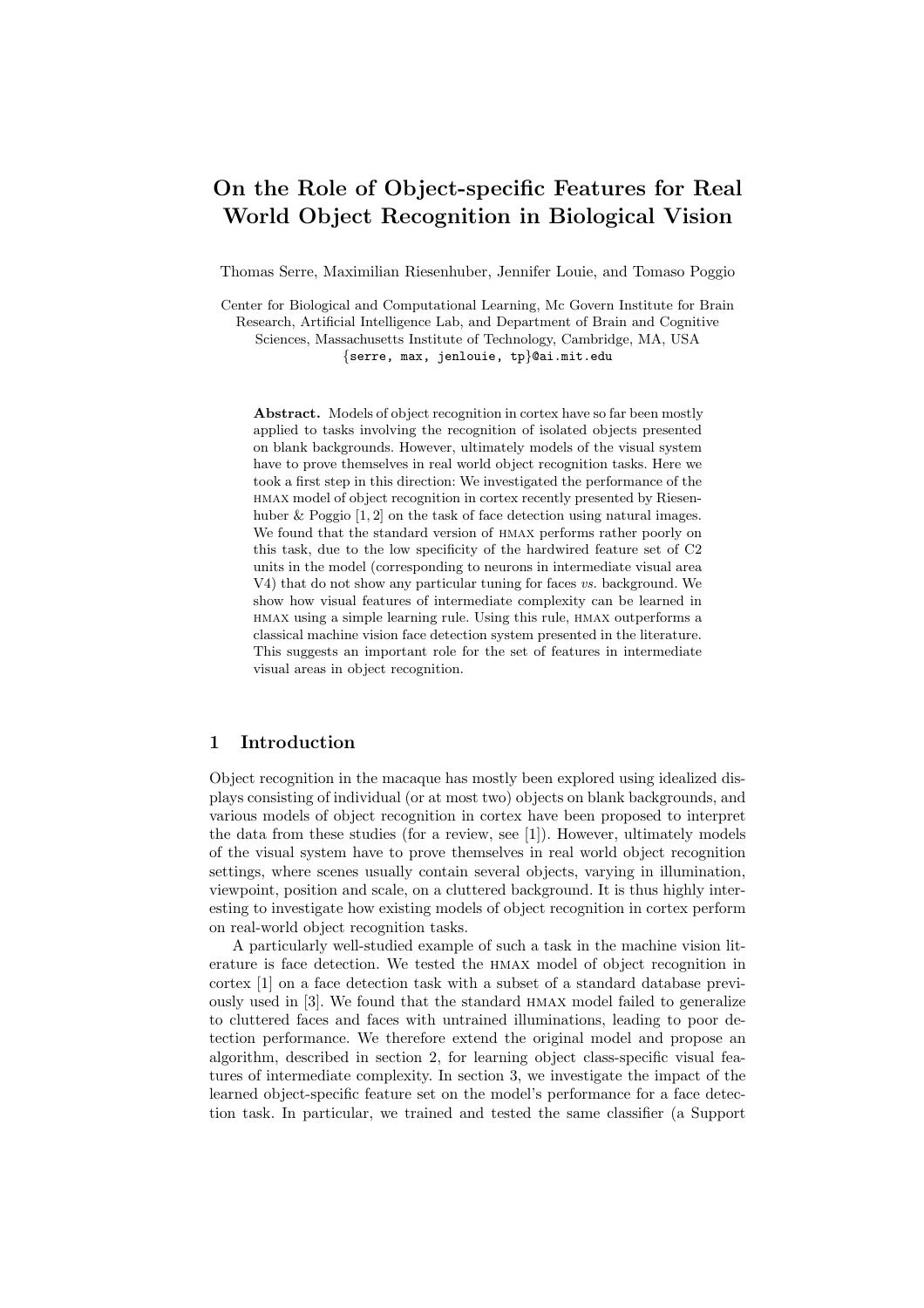Vector Machine) on the two sets of outputs collected with the different feature sets (*i. e.*, the standard HMAX features *vs.* the new learned object class-specific features). As a benchmark, we added performances of a classical machine vision face detection system similar to [4].

# 2 Methods

# 2.1 HMAX

The model is an hierarchical extension of the classical paradigm [5] of building complex cells from simple cells. The circuitry consists of a hierarchy of layers leading to greater specificity and greater invariance by using two different types of pooling mechanisms. "S" units perform a linear template match operation to build more complex features from simple ones, while "C" units perform a nonlinear max pooling operation over units tuned to the same feature but at different positions and scales to increase response invariance to translation and scaling while maintaining feature specificity [2]. Interestingly, the prediction that some neurons at different levels along the ventral stream perform a max operation has recently been supported at the level of complex cells in cat striate cortex (Lampl, I., Riesenhuber, M., Poggio, T., and Ferster, D., Soc. Neurosci. Abs., 2001) and at the level of V4 neurons in the macaque [6].

Input patterns are first filtered through a continuous layer S1 of overlapping simple cell-like receptive fields (first derivative of gaussians) of different scales and orientations. Limited position and size invariance, for each orientation, is obtained in the subsequent C1 layer through a local non-linear max operation over neighboring (in both space and scale) S1 cells. Response of C1 cells to typical face and background stimuli are shown in Fig. 1. Features of intermediate complexity are obtained in the next level (S2) by combining the response of  $2 \times 2$ arrangements of C1 cells (for all possible combinations, giving  $4^4 = 256$  different features), followed by a max over the whole visual field in the next layer, C2, the final pooling layer in the standard version of hmax [1]. An arbitrary object's shape is thus encoded by an activation pattern over the 256 C2 units.



Fig. 1. Typical stimuli and associated responses of the C1 complex cells (4 orientations). The orientation of the ellipses matches the orientation of the cells and intensities encode response strength. For simplicity, only the response at one scale (std 2.75–3.75 pixels,  $6 \times 6$  pooling range) is displayed. Note that an individual C1 cell is not particularly selective either to face or to non-face stimuli.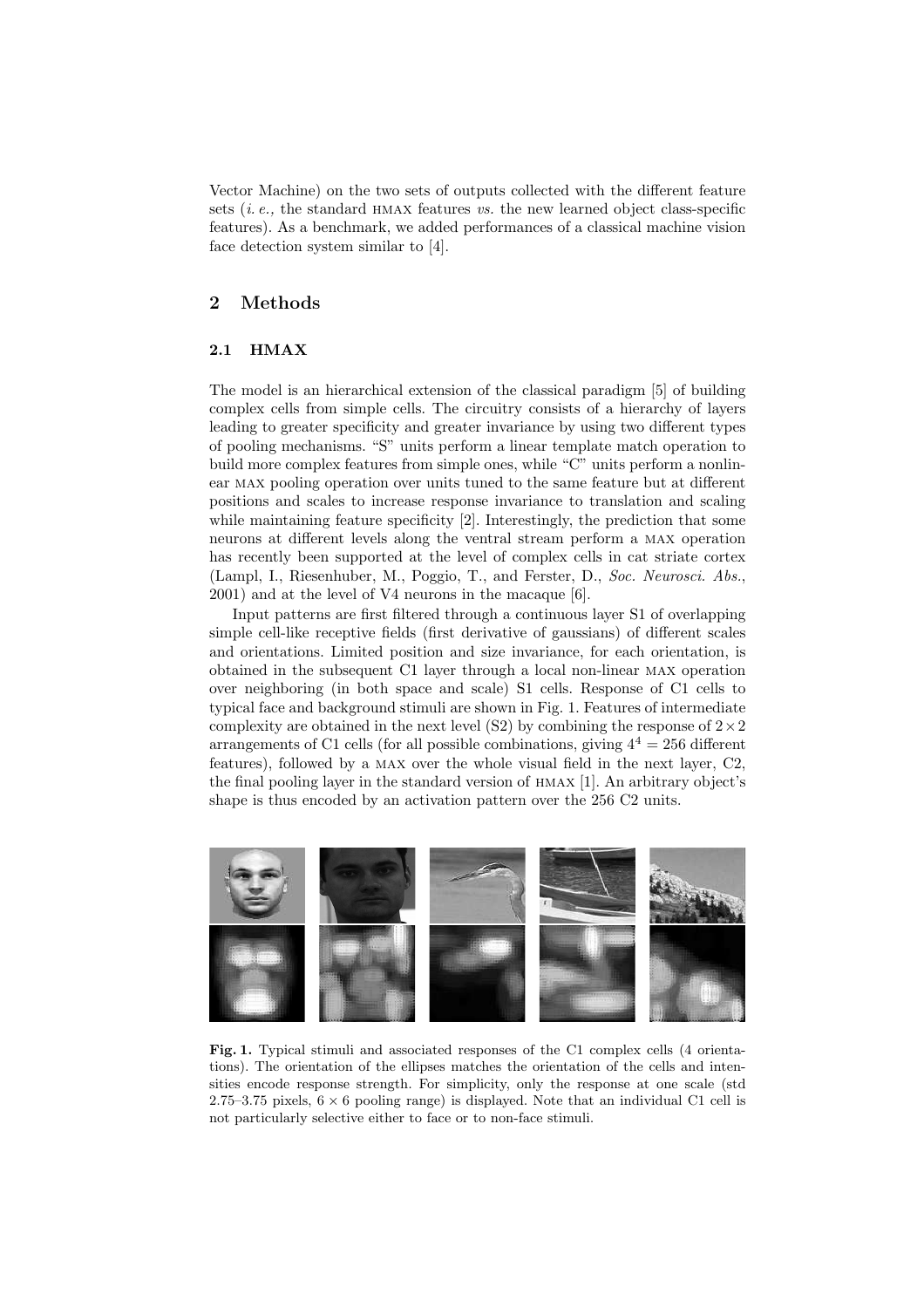#### 2.2 Classification Stage

We wish to compare the impact of two different representations on  $HMAX's$  performance on a benchmark face detection task: (i) the representation given by hardwired features from the standard HMAX, and (ii) the representation given by the new learned object class-specific features. A standard technique in machine vision to compare feature spaces is to train and test a given classifier on the data sets produced by projecting the data into the different representation spaces. It is still unclear how categorization tasks are learned in cortex [7] (but see the accompanying BMCV paper by Knoblich *et al.* ). We here use a Support Vector Machine [8] (svm) classifier, a learning technique that has been used successfully in recent machine vision systems [4, 3]. It is important to note that this classifier was not chosen for its biological plausibility, but rather as an established classification back-end that allows us to compare the quality of the different feature sets for the detection task independent of the classification technique.

### 2.3 Face Detection Task

Each system (*i.e.*, standard HMAX, HMAX with feature learning, and the "AI" system (see below)) was trained on a reduced data set similar to [3] consisting of 200 synthetic frontal face images generated from 3D head models [9] and 1,000 non-face image patterns randomly extracted from larger background images. After training, we tested each system on a test set of 1,300 face images (denoted "all faces" in the following) containing: (i) 900 "cluttered faces" and (ii) 400 "difficult faces". The "cluttered faces" were generated from 3D head models [9] that were different from training but were synthesized under similar illumination conditions. The "difficult faces" were real frontal faces presenting untrained extreme illumination conditions. The negative test set consisted of 1,845 difficult background images<sup>1</sup>. Examples for each set are given in Fig. 2.



Fig. 2. Typical stimuli used in our experiments. From left to right: Training faces and non-faces, "cluttered (test) faces", "difficult (test) faces" and test non-faces.

 $^{\rm 1}$  Both 400 difficult frontal faces and background images were extracted from the larger test set used in [3]. Background patterns were previously selected by a low-resolution classifier as most similar to faces.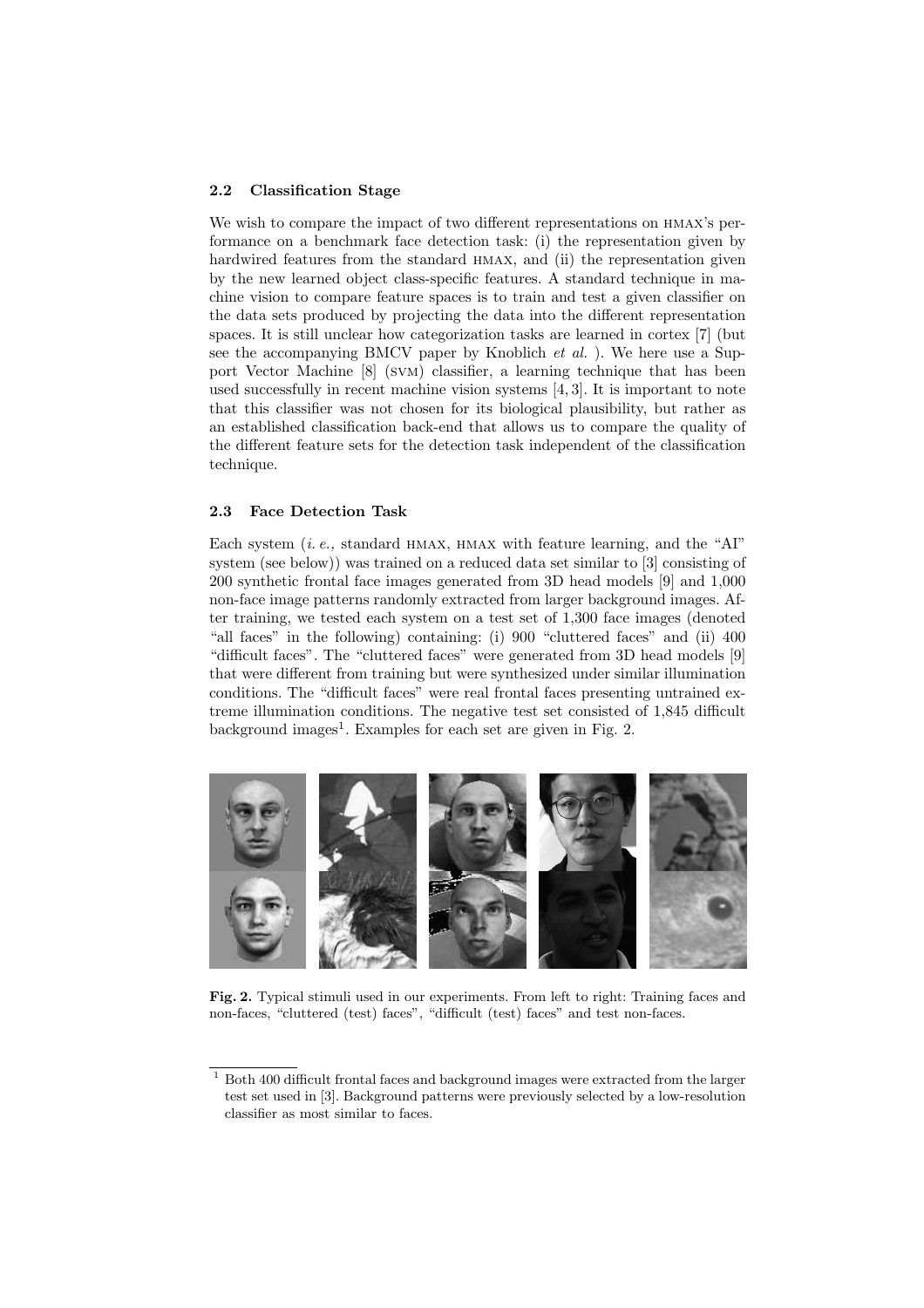#### 2.4 Feature Learning

The goal of the feature learning algorithm was to obtain a set of object classspecific features. Fig. 3 shows how new S2 features are created from C1 inputs in the feature learning version of  $HMAX$ : Given a certain patch size p, a feature corresponds to a  $p \times p \times 4$  pattern of C1 activation w, where the last 4 comes from the four different preferred orientations of C1 units used in our simulations. The precise learned features or prototypes u (the number of which was another parameter,  $n$ ) were obtained by performing vector quantization (VQ, using the k-means algorithm) over randomly chosen patches of size  $p \times p \times 4$  of C1 activation obtained from extraction at random position over 200 face images (also used in training the classifier). Choosing  $m$  patches per face image therefore leaded to  $M = 200 \times m$  total patches for training. In all simulations, p varied between 2 and 20, n varied between 4 and 3,000, m varied between 1 and 750 and M varied between  $200$  and  $150,000$ . S2 units behave like gaussian RBF-units and compute a function of the squared distance between an input pattern and the stored prototype:  $f(x) = \alpha \exp{-\frac{||x-\mathbf{u}||^2}{2\sigma^2}}$ , with  $\alpha$  chosen to normalize the value of all features over the training set between 0 and 1.

## 2.5 The "AI" (Machine Vision) System

As a benchmark we added performances of a classical machine vision face detection system similar to [4]. Detection of a face was performed by scanning input images at different scales by use of a search window. At each scale and for each position of the window, gray values were extracted and pre-processed as in [4] to feed a second-degree polynomial  $\text{SVM.}^2$  All systems (*i.e.*, standard HMAX, HMAX with feature learning, and the "AI" system) were trained and tested on the same data sets (see section 2.3).

## 3 Results

#### 3.1 Performance of Standard HMAX

As evident from Fig. 4, performance of the standard hmax system on the face detection task is pretty much at chance: The system didn't generalize well to faces with similar illumination conditions but set into background ("cluttered faces") or to faces with less clutter (indoor scenes) and untrained illumination conditions ("difficult faces"). This indicates that the object class-unspecific dictionary of features in standard hmax is insufficient to perform robust face detection. This is easily understood, as the 256 features cannot be expected to show any specificity for faces vs. background patterns. In particular, for a specific image containing a face on a background pattern, the activity of C2 model units (which pool over S2 units tuned to the same feature but having different receptive field locations) will for some C2 units be due to image patches belonging to the face. But, for other S2/C2 features, a part of the background might cause a stronger activation than any part of the face, thus interfering with the response that would have been caused by the face alone. This interference leads to poor generalization performances, as borne out in Fig. 4.

<sup>2</sup> Using a linear svm yielded comparable detection performance.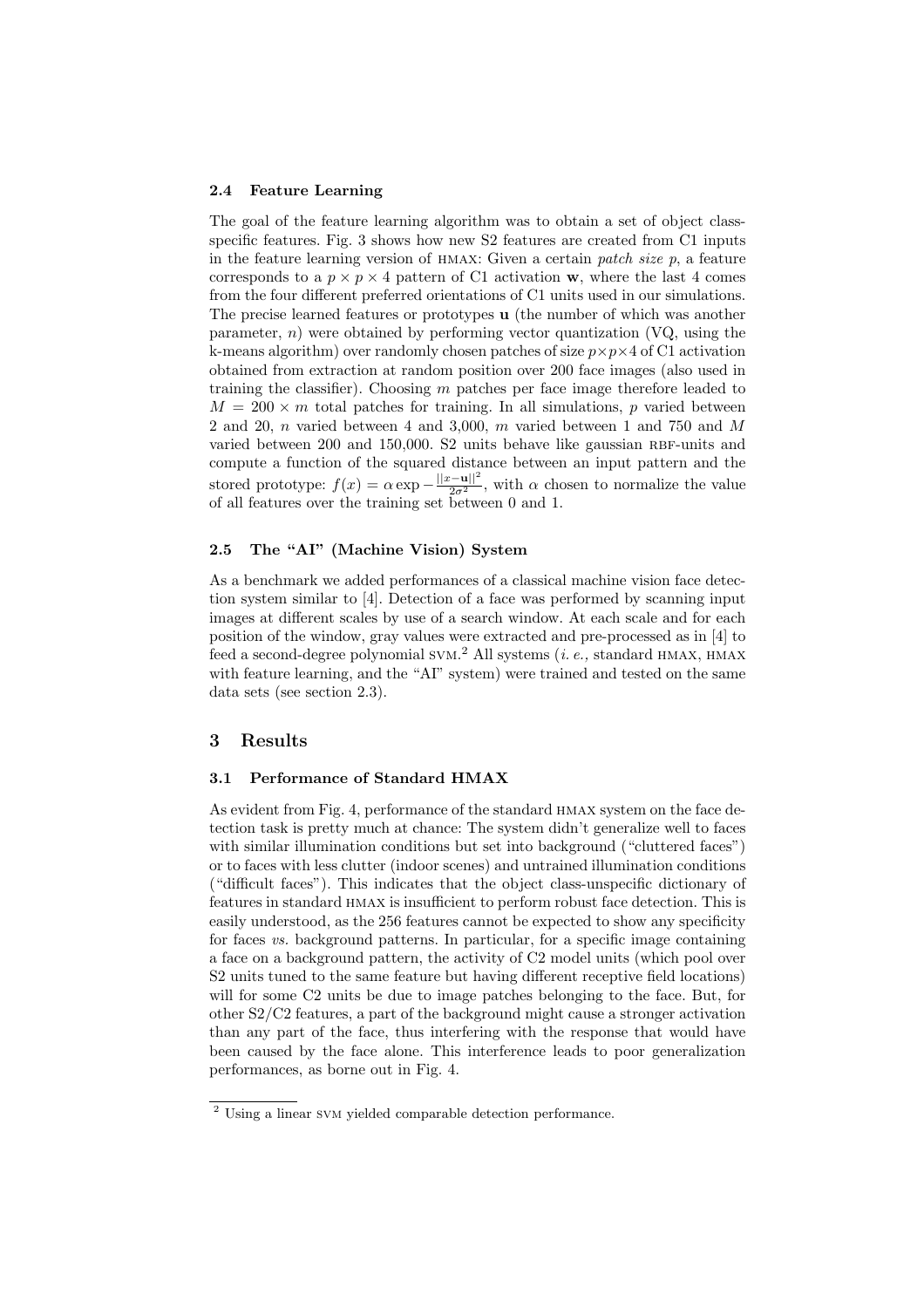

Fig. 3. Sketch of the HMAX model with feature learning: Patterns on the model "retina" are first filtered through a continuous layer S1 (simplified on the sketch) of overlapping simple cell-like receptive fields (first derivative of gaussians) at different scales and orientations. Neighboring S1 cells in turn are pooled by C1 cells through a max operation. The next S2 layer contains the RBF-like units that are tuned to object-parts and compute a function of the distance between the input units and the stored prototypes ( $p = 4$  in the example). On top of the system, C2 cells perform a MAX operation over the whole visual field and provide the final encoding of the stimulus, constituting the input to the svm classifier. The difference to standard hmax lies in the connectivity from C1→S2 layer: While in standard hmax, these connections are hardwired to produce  $256\ 2 \times 2$  combinations of C1 inputs, they are now learned from the data.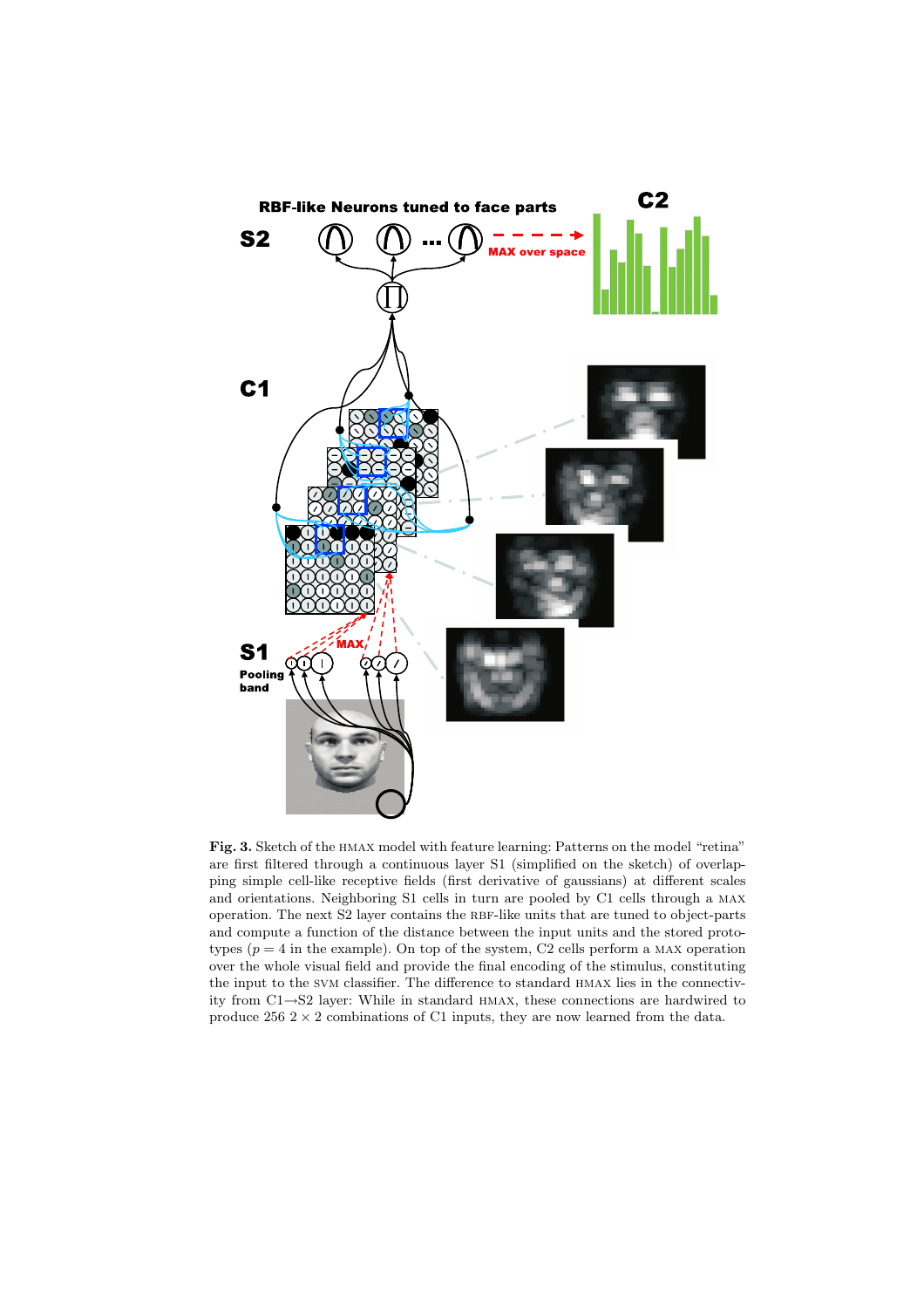

Fig. 4. Comparison between the new extended model using object-specific learned features  $(p = 5, n =$ 480,  $m = 120$ , corresponding to our best set of features), the "AI" face detection system and the standard hmax. Top: Detailed performances (roc area) on (i) "all faces", (ii) "cluttered faces" only and (iii) "difficult faces" only (background images remain unchanged in the roc calculation). For information, the false positive rate at 90% true positive is given in parenthesis. The new model generalizes well on all sets and overall outperforms the "AI" system (especially on the "cluttered" set) as well as standard hmax. Bottom: roc curves for each system on the test set including "all faces".

#### 3.2 Feature Learning

As Fig. 5 makes clear, the challenge is to learn a set of features in the S2 layer that reliably permits the system to detect image patches belonging to a face and not be confused by non-face patterns, even though objects from the two classes can cause very similar activations on the C1 level (Fig. 1). In general, the learned features already show a high degree of specificity for faces and are not confused by simultaneously appearing backgrounds. They thus appear to offer a much more robust representation than the features in standard hmax.

Using the learned face-specific features leads to a tremendously improved performance (Fig. 4), even outperforming the "AI" system. This demonstrates that the new features reliably respond to face components with high accuracy without being confused by non-face backgrounds.

#### 3.3 Parameter Dependence

The results in Fig. 4 were obtained with a dictionary of  $n = 480$ ,  $m = 120$  and  $p = 5$  features. This choice of parameters provided the best results. Fig. 6 (bot-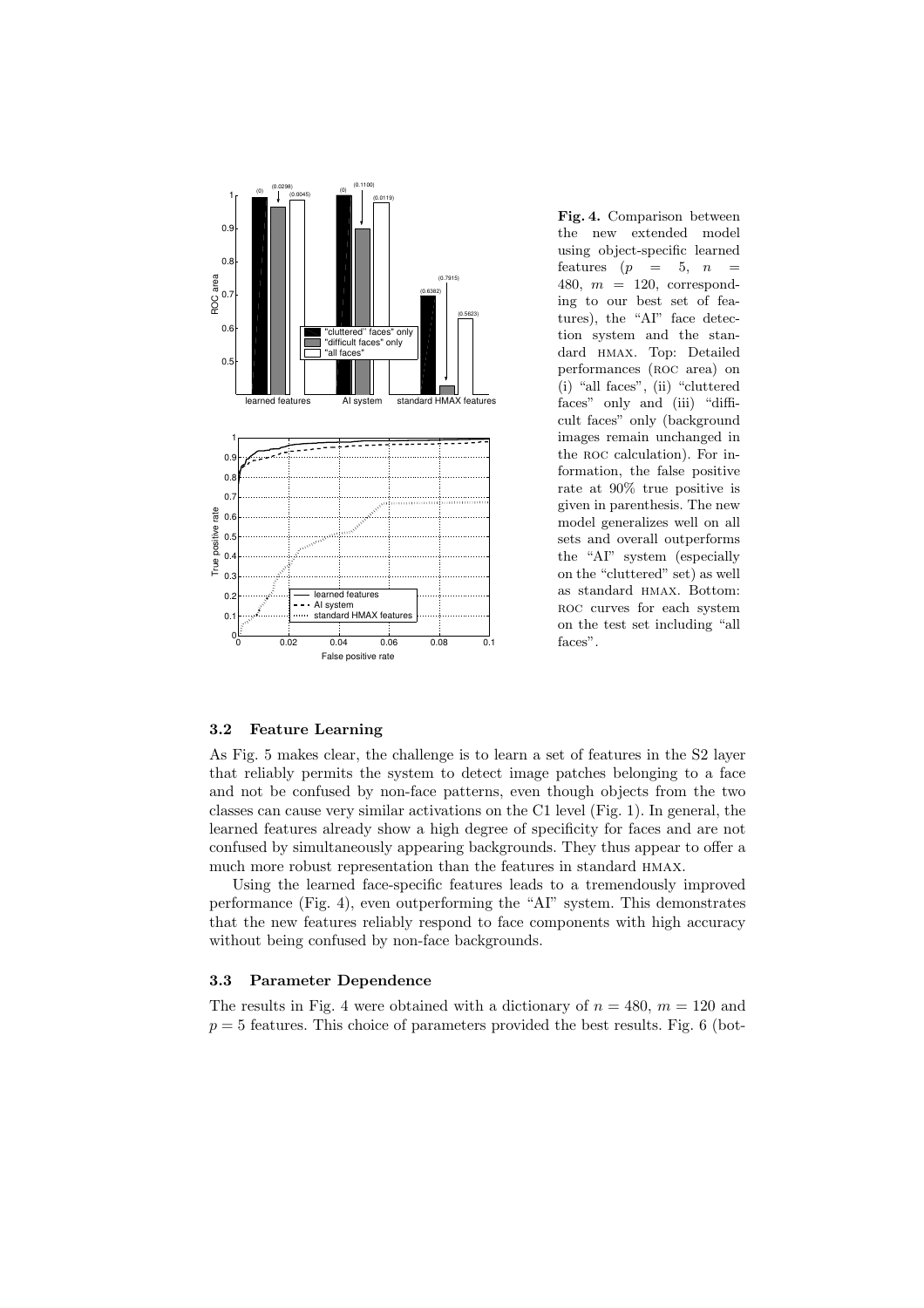

non–faces **Fig. 5.** Mean response over the training face and non-face stimuli, resp., for the top 10 learned features. The top ten features were obtained by ranking the learned features obtained with  $p = 5$ ,  $n = 480, m = 120$  according to their individual roc value and by selecting the ten best. Individual features are already good linear separators between faces and non-faces. Bottom: Corresponding features. The orientation of the ellipses matches the orientation of the cells and intensities encode response strength.

tom) shows the dependence of the model's performance on patch size  $p$  and the percentage of face area covered by the features (the area taken up by one feature  $p^2$  times the number of patches extracted per faces m divided by the area covered by one face). As the percentage of the face area covered by the features increases, the overlap between features should in principle increases. Features of intermediate sizes work best<sup>3</sup>: First, compared with large features, they probably have more flexibility in matching a greater number of faces. Second, compared to smaller features they are probably more selective to faces. Those results are in good agreement with [10] where gray-value features of intermediate sizes where shown to have higher mutual information. Similarly, performance as a function of the number of features  $n$  show first a rise with increasing numbers of features due to the increased discriminatory power of the feature dictionary. However, with large features, overfitting may occur. Fig. 6 (top) shows performances for  $p = 2, 5, 7, 10, 15, 20$  and  $n = 100$ .

# 4 Discussion

In this paper, we have applied a model of object recognition in cortex to a realworld object recognition task, the detection of faces in natural images. While hmax has been shown to capture the shape tuning and invariance properties from physiological experiments, we found that it performed very poorly on the face

 $^3$  5  $\times$  5 and 7  $\times$  7 features for which performances are best correspond to cells' receptive field of about a third of a face.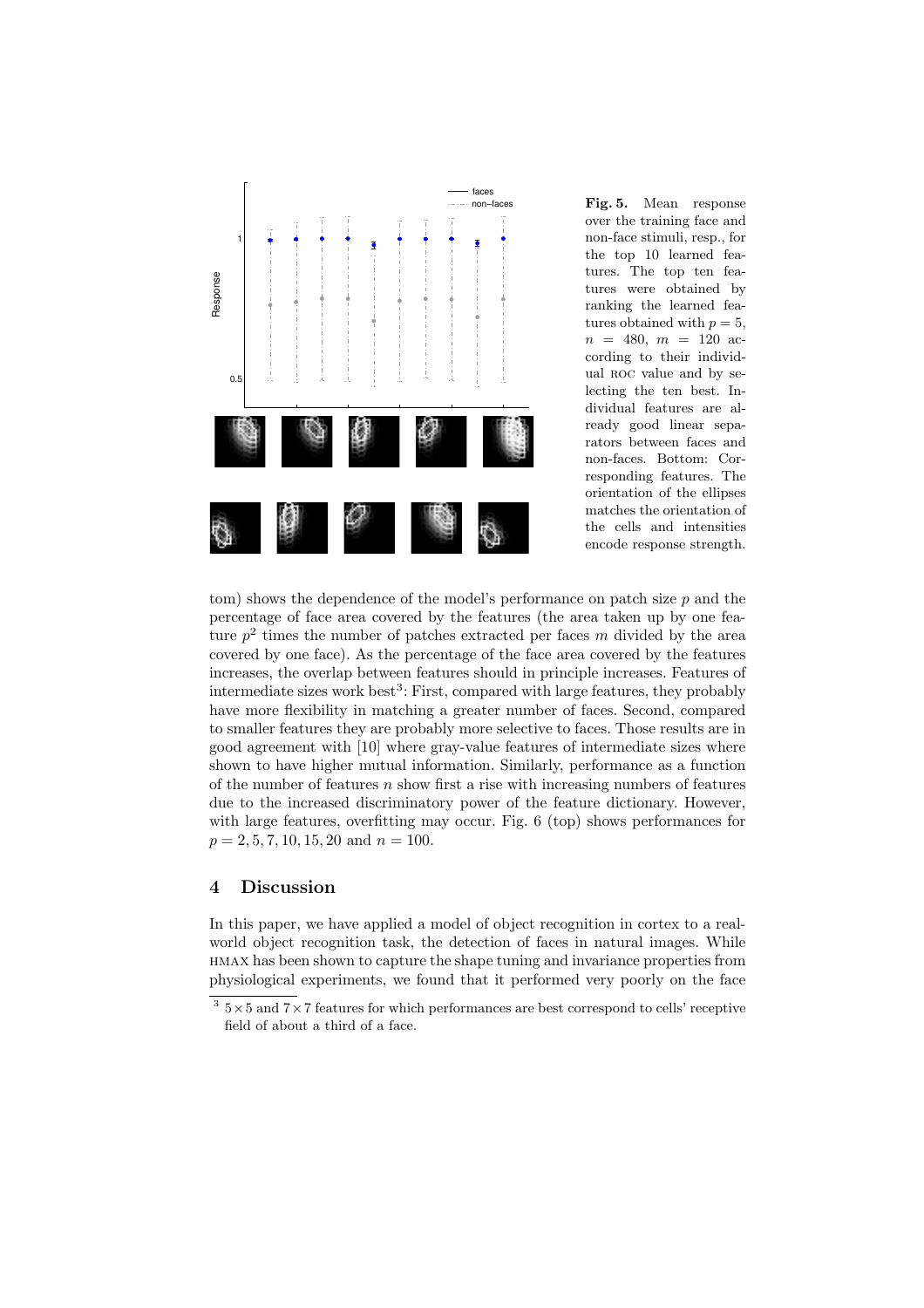

Fig. 6. Investigating prototypes tuning properties. Top: Performances (roc area) with respect to the number of learned features n (fixed  $p=5$ and  $m = 100$ . Performances increase with the number of learned features to a certain level and larger patches start overfit. Bottom: features overlap (or equivalently % of the face area covered): overlapping intermediate features perform best. Best performances were obtained with  $p = 5$ ,  $n = 480, m = 120.$ 

detection task. Because visual features of intermediate complexity in hmax were initially hardwired, they failed to show any specificity for faces vs. background patterns. In particular, for an image containing a face on a background pattern, the activity of some (C2) top units could be due to image parts belonging to the face. For others, a part of the background could elicit a stronger activation than any part of the face thus interfering with the response that would have been caused by the face alone. This led to poor generalization performance.

Extending the original model, we proposed a biologically plausible feature learning algorithm and we showed that the new model was able to outperform standard hmax as well as a benchmark classical face detection system similar to [4]. Learned features therefore appear to offer a much more robust representation than the non-specific features in standard hmax and could thus play a crucial role in the representation of objects in cortex.

Interestingly, we showed that features that were chosen independently of any task (i. e., independently of their ability to discriminate between face and non-face stimuli or between-class discrimination) produced a powerful encoding scheme. This is compatible with our recent theory of object recognition in cortex [2] in which a general, i.e., task-independent object representation provides input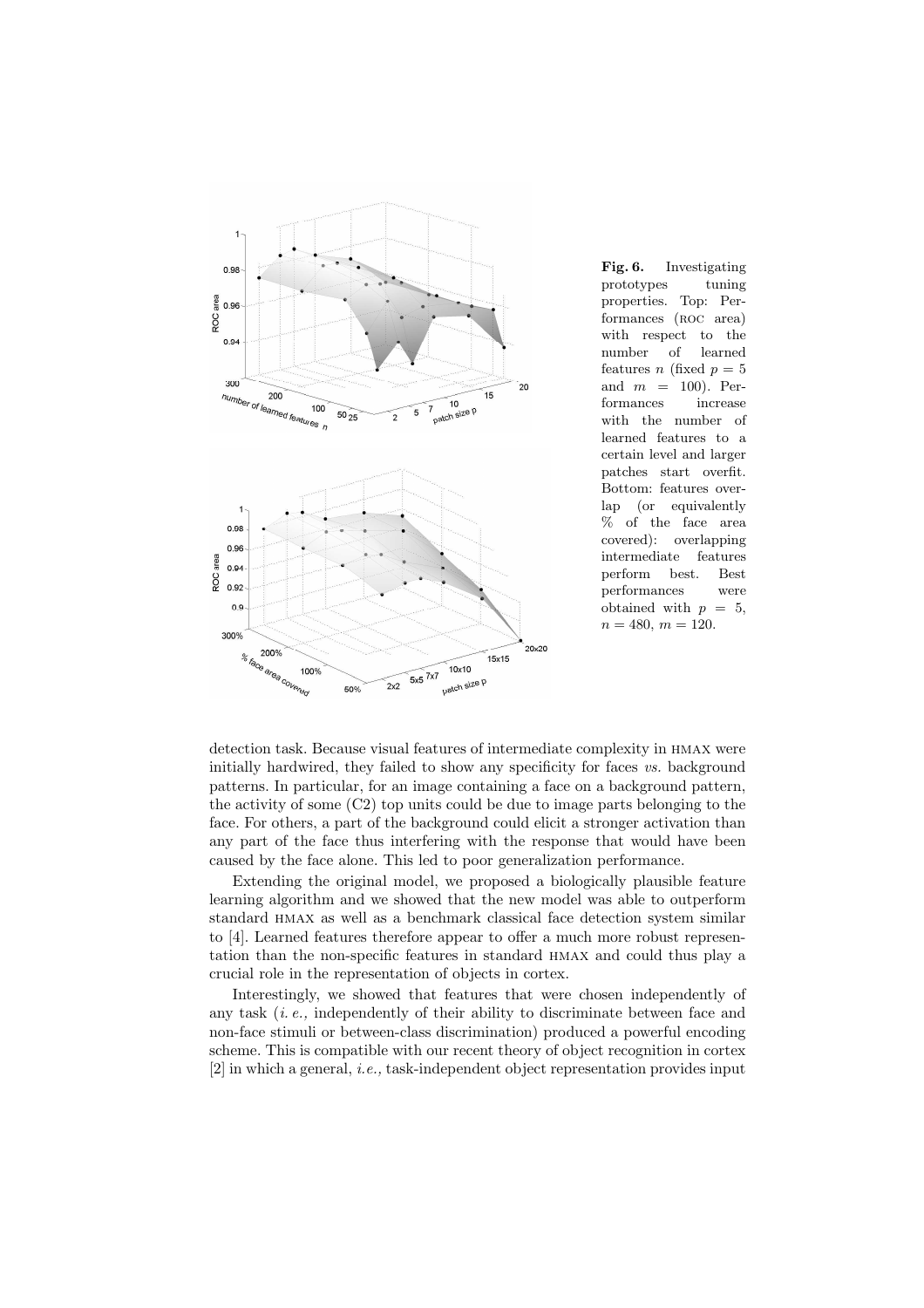

Fig. 7. Preliminary results on unsupervised feature learning: Comparison (roc area) between features  $(p = 5)$ learned from face parts only  $(n = 200 \text{ and } n = 100 \text{ fea})$ tures) and features learned from both face and non-face parts ( $n = 200$ , from an equal number of positive and negative examples). Performances on the "unsupervised" representation can be improved by selecting face-specific features for the detection task.

to task-specific circuits. We would expect the same features to be useful for recognition tasks at different levels (i.e., identification), possibly with different weights, and we intend to explore these questions further.

Our proposed mechanisms for learning object-specific features is partially supervised since features are only extracted from the target object class. However, preliminary results using unsupervised learning  $(n = 200 \text{ features}, p = 5, \text{learned})$ from 10,000 face parts and 10,000 non-face parts) have produced encouraging results. As Fig. 7 makes clear, a system using the features learned with k-means over face and non-face stimuli performs slightly worse than the systems using features extracted from face parts only. However, weeding out non-selective features by keeping only the 100 most discriminant features (as given by their roc value) is enough to bring the system at a higher level. It is worth emphasizing that selecting features based on their mutual information produced similar results. We are currently exploring how this feature selection can be done in a biologically plausible way.

Modelling the biological mechanisms by which neurons acquire tuning properties in cortical areas was not the scope of the present paper. Rather, we focused on the type of computation performed by cortical neurons. We proposed a 2 step learning stage where an object representation is first learned and then a strategy is selected. For simplicity, we chose the (non-biological) k-means algorithm to learn features that provide a suitable representation independently of any task. While it is unlikely that the cortex performs k-means clustering, there are more plausible models of cortical self-organization that perform very similar operations in a biologically more plausible architecture. It should be easy to replace with a more biologically plausible linear classifier the svm classifier we have used here, while accounting well for the sharp class boundary exhibited by some category-specific neurons in prefrontal cortex [7].